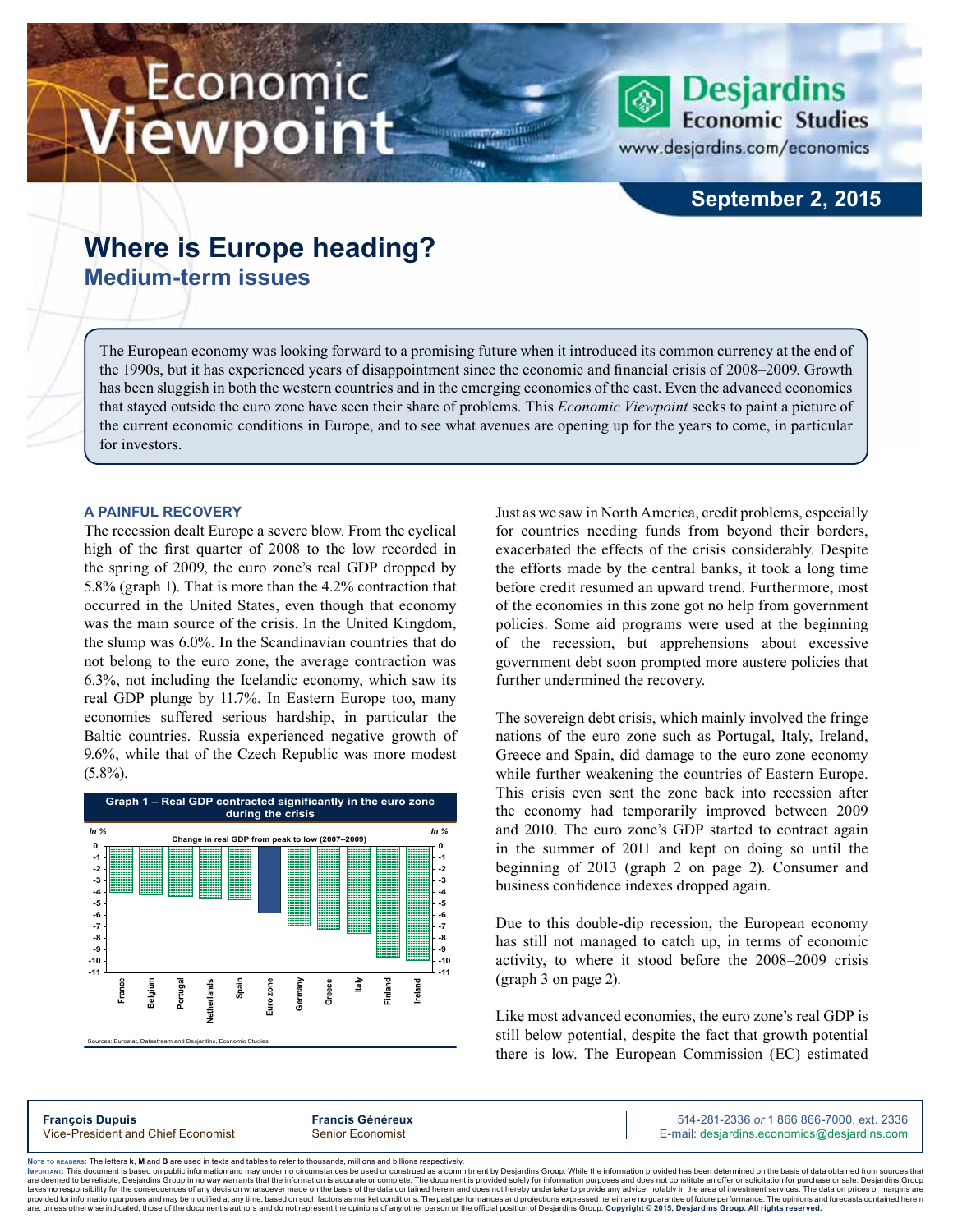



Sources: Eurostat and Desjardins, Economic Studies



growth at just 0.6% in 2014. This compares unfavourably with the potential gain of 2.0% estimated for the first half of the 2000s, or with the 2.2% that is currently estimated for the U.S. economy. Despite such meagre growth, the output gap is still wide: the EC estimated it at -2.8% for 2014 and at -2.1% in 2015. Obviously, great differences exist between the various countries of the zone (graph 4).



## **Fiscal constraints**

The reform of European public finances is no longer doing as much damage to growth as was seen from 2011 onwards, but it is still restrictive. As a proportion of GDP, the total budget deficit for the euro zone reached 0.6% in 2007. It swelled to 6.1% in 2010 and then fell to 2.7% in 2011. Overall, while this improvement seems to have had negative effects on the economy, it did not take the form of major spending cuts. As a proportion of nominal GDP, spending stood at 45.1% in 2007 and reached a peak of 50.4% in 2009. It moderated to 48.7% in 2011, probably the year in which austerity made the toughest impact. Since then, the proportion of spending has been heading up, reaching 49.4% in 2014. That is 1% of real GDP less than in 2010, but still more than before the crisis. It would therefore be wrong to talk about a substantial disengagement by governments throughout the euro zone. Here again, the situation differs considerably from one country to another (graph 5). Obviously, spending declined the most in those European countries that experienced major constraints on their ability to take on debt and which were compelled to appeal to the International Monetary Fund (IMF) or to European institutions for aid. As for revenues, they obviously declined in parallel with the overall economy during the crisis. As a percentage of GDP, they remained relatively stable for the euro zone as a whole between 2008 and 2010. From 44.1% in 2010, they rose to 46.7% in 2014.



Since public debts are still high, with the euro zone as a whole recording a gross debt of 94% in 2014 after it had fallen to 65% in 2007 (graph 6 on page 3), spending growth will probably remain relatively weak, along with the public sector's contribution to economic growth.

The same trend may be seen in the United Kingdom, where the Cameron government has been trying to improve the public finance situation since it took power in 2010. After climbing from 3.0% in 2007 to 10.8% of GDP in 2009, the British deficit as a proportion of GDP fell to 5.7% in 2014.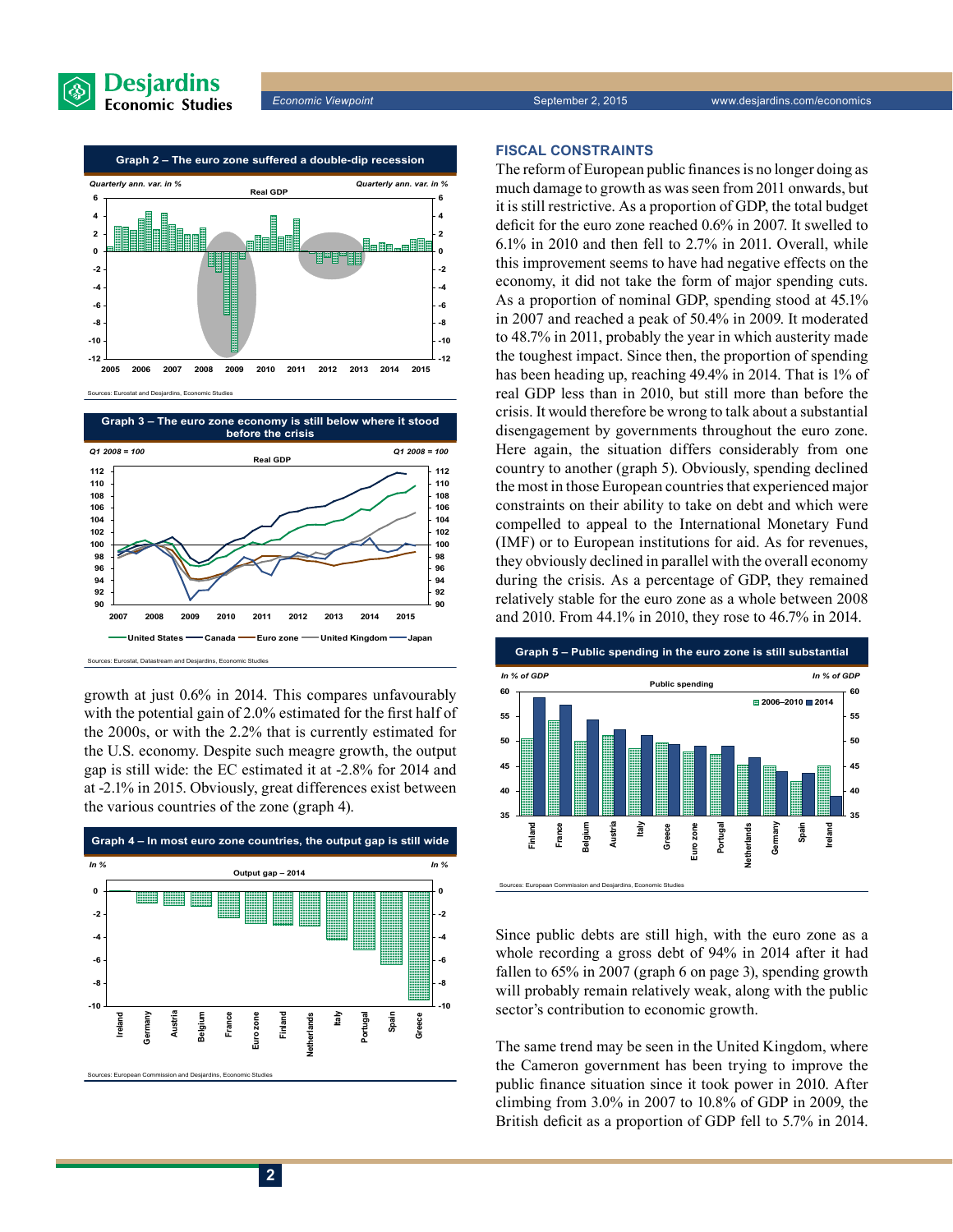

The gross debt is still relatively high, though, at 89.5% of GDP. The debts of the Scandinavian countries outside the euro zone are merely half that: 38.1% of GDP on average.

In Eastern Europe, the austerity imperative has been less obvious. In these countries, exchange rate fluctuations have enabled the economy to adjust. On average, the emerging countries of Europe have seen their proportion of government spending decline from a maximum of 41.1% in 2009 to 37.1% in 2011, and then rise again to 38.4% in 2014. At 30.9%, the gross debt of the European emerging countries is lower than that of the western countries, in part thanks to Russia, whose debt reached a mere 17.9% of GDP in 2014 (but it has doubled since 2007).

#### **Recent improvement in the economy**

The recovery is still slow, and fears of another pullback were strong during 2014. However, we can now perceive some improvement in the euro zone economy, even if upturns in real GDP are still modest. The annualized real GDP growth that was recorded by the euro zone in the first semester of 2015 was only 1.4%. Amazingly, some of the most affected countries during the crisis experienced the best growth so far in 2015 (graph 7).



Various factors account for the improving performance by the euro zone economy, in particular better economic conditions in the United States and the United Kingdom. As far as internal factors are concerned, after years of struggle, we are finally seeing acceleration in private-sector credit. Low interest rates and the measures set up by the European Central Bank (ECB) have now sparked a turnaround in the demand and supply of loans, and it is starting to bear fruit (graph 8). Credit levels are still weak, however.



Even though the euro zone was struggling for many years, the currency remained relatively strong once the sovereign debt crisis abated. From the low of around  $E1.20/US\$  that was reached during the debt crisis in 2012, the euro climbed back up until the beginning of 2014, when the ECB was far less active than the other central banks (in particular the Federal Reserve) in providing monetary support for growth. The euro verged on  $\epsilon$ 1.40/US\$ in the spring of 2014, but then plummeted to close to parity with the greenback (a low of €1.05/US\$ in March 2015). This weakness of the euro promotes internal growth by giving a significant boost to net exports (graph 9).



**Desjardins Economic Studies** 

**3**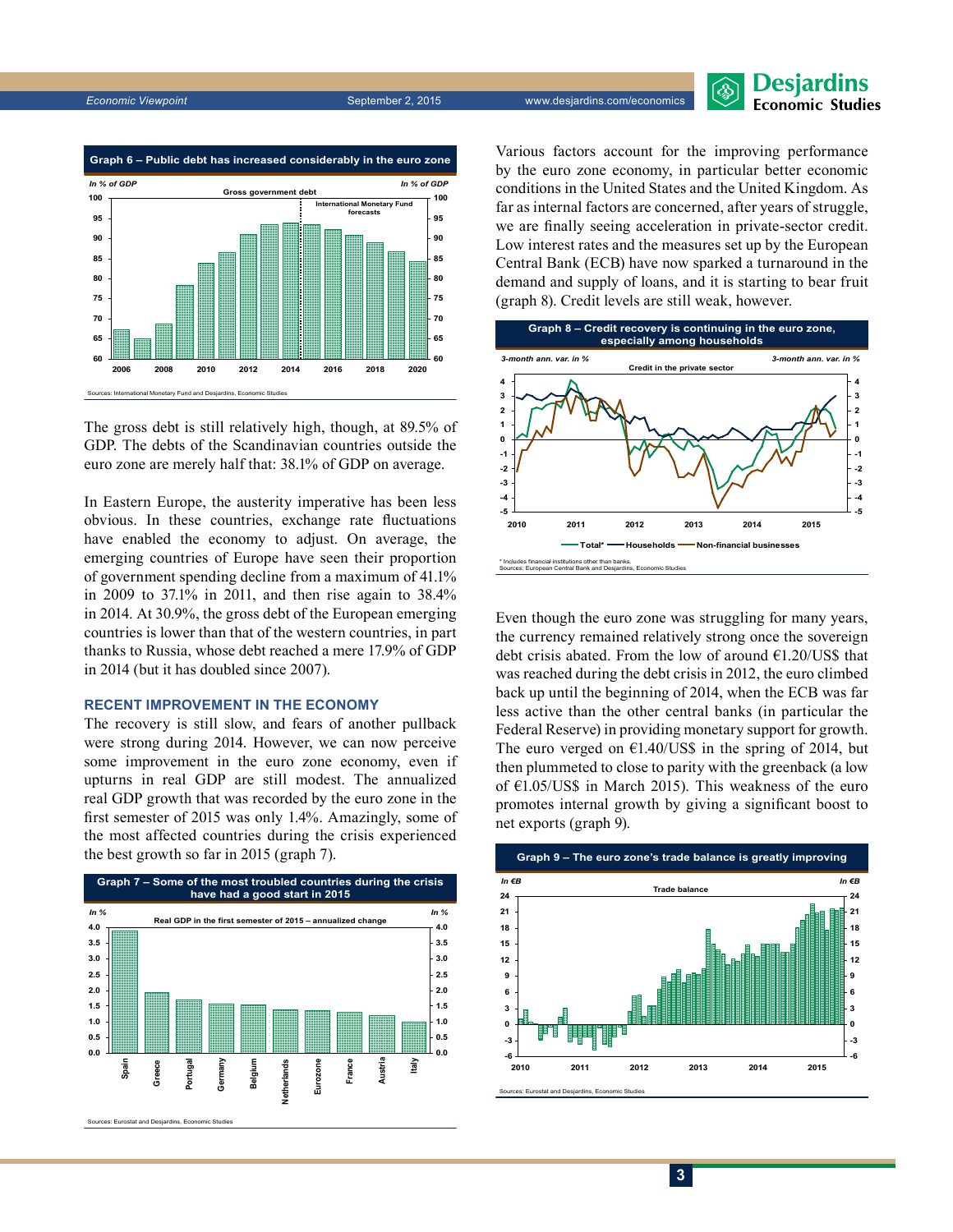In the United Kingdom, growth was also sluggish at the beginning of the recovery, but the British economy posted a series of quarters of relatively strong growth starting in early 2013. These gains were supported by healthy growth in consumption and investment.

After facing challenges in 2012 and 2013 due to the weakness of the euro zone economy and a monetary policy that was probably not sufficiently expansionist, Sweden and Denmark enjoyed acceleration in real GDP in 2014. Norway's growth is more dependent on the fluctuations of the oil sector; 2014 was a good year, but the outlook is not so rosy.

In Eastern Europe, current economic conditions are mixed. The countries nearest to the euro zone are managing quite well; this is true of Poland, Hungary and Romania. However, the slump in commodity prices and the conflict with Russia are complicating things in the countries that lie further east. Russia appears to be sinking into recession as a result of collapsing oil prices and the sanctions that were imposed after the conflict in Ukraine. With a war on its soil, Ukraine is naturally experiencing severe economic problems; its real GDP tumbled by 6.5% in 2014.

# **Efforts by the central banks**

With the exception of the Bank of England (BoE), the European central banks are quite active these days. Many countries' key interest rates have been lowered and, in some cases, have even been set below zero (in the euro zone, Sweden, Denmark and Switzerland). The ECB and the Bank of Sweden are also easing their monetary policies through asset purchases (in particular, but not exclusively, government bonds). These measures are of course being adopted to support economic growth and, especially in Denmark and Sweden, to limit the fluctuations of their respective currencies against the euro. Inflation is also particularly weak in Europe due to the wide gap between the level of economic activity and its full potential (unused capacity) and to the collapse in energy prices. In July 2015, inflation stood at 0.2% in the euro zone, 0.8% in Sweden and 0.5% in Denmark. Norway stands out as an exception with an inflation rate of 1.5%, and the key interest rate set by the Bank of Norway (Norges Bank) is pegged at 1.0% (but is on a downward slope).

As for the BoE, it is pretty much in wait-and-see mode. The key interest rates have been static at 0.50% since March 2009, and the BoE ended its asset purchase program in the summer of 2012. The next monetary policy moves will probably consist in tightening the monetary conditions.

## **Businesses are still fragile**

European businesses still find themselves in a fragile position. Of course, financial businesses are the ones that were hardest hit by the recent crisis episodes, but even non-financial businesses are having trouble getting back to normal. Among industry leaders, confidence is no longer at the bottom of the barrel as it was in 2009 or in 2012, but their morale is still rather in the doldrums and is not managing to get back to levels that would be more conducive to strong investment and economic growth (graph 10). The latest trends in industry leaders' confidence indexes, and in the PMI indexes, are treading water to some extent, or even deteriorating (graph 11).



sion, Eurostat and Desjardins, Economic Studies



The inability to raise prices in a very low inflation environment, combined with anaemic economic growth, limp consumer confidence and practically zero productivity growth (graph 12 on page 5), are keeping a tight lid on business profit growth. As a proportion of GDP, business profits are far from the historic peaks that were recently hit in the United States (graph 13 on page 5). This situation reflects some degree of short-term weakness, but offers glimpses of attractive opportunities if we take into account the temporal shift in economic cycles; while even greater profit growth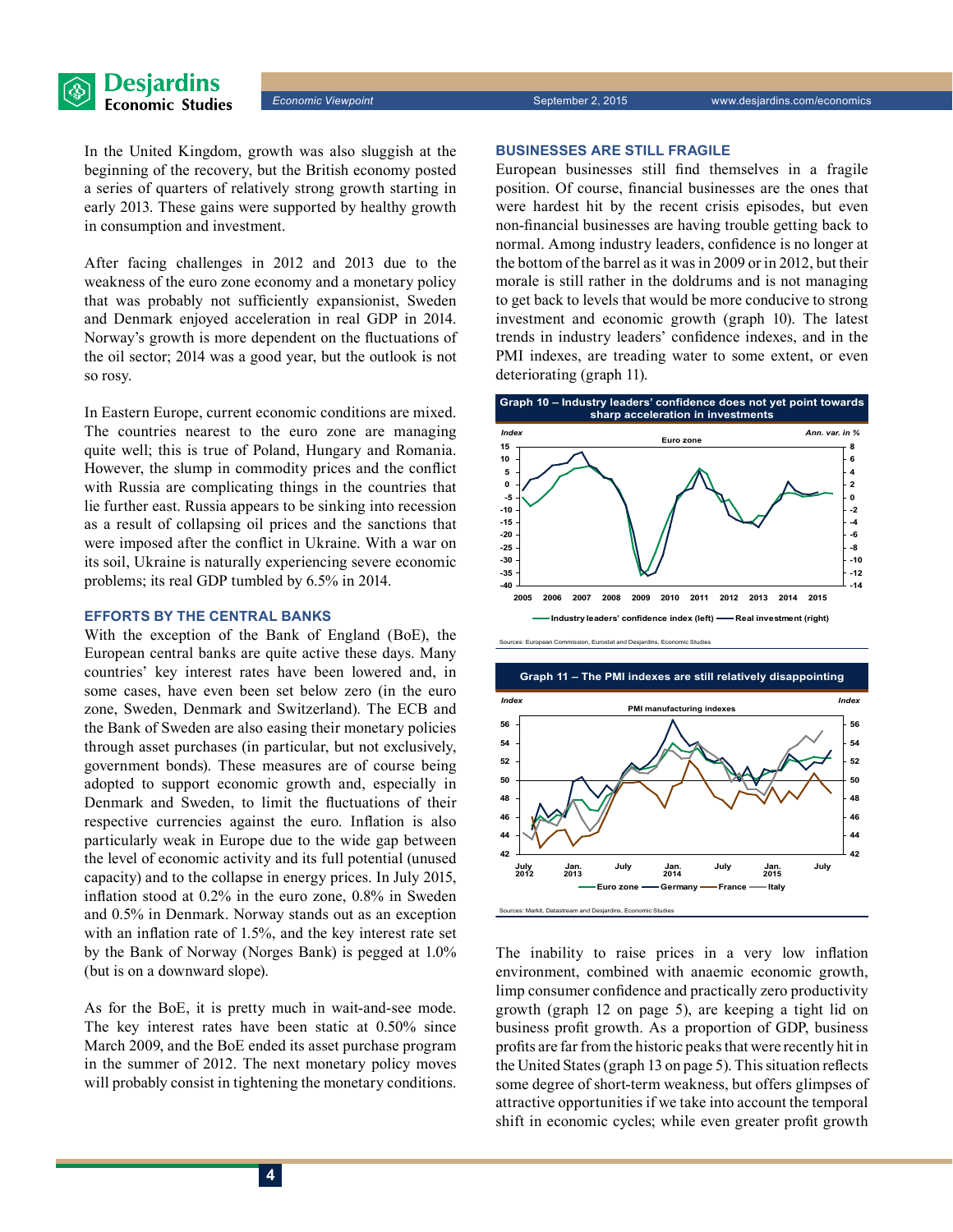*Economic Viewpoint* September 2, 2015 www.desjardins.com/economics





Sources: Eurostat and Desjardins, Economic Studies



in relation to the economy seems hard to imagine in the United States, improvements are still widely possible in the euro zone. Low interest rates should generally support the performances of European businesses, but they are so low in the euro zone that they also have the reverse effect of constraining profits in the financial sector, in particular for insurance companies.

Stock prices are in a more balanced position. At around 17, the price/earnings ratios in the euro zone are close to their average and are looking quite similar to what exists in North America (graph 14). However, with a greater possibility of profit growth in relation to the economy, stock price trends are likely to prove more appealing. This also applies to the countries that are members of the European Union (EU) but not of the euro zone. However, the British stock market (where the ratio is currently slightly lower) could be affected by more imminent monetary firming, reflecting how far along that country is in the current economic cycle. In Eastern Europe and the emerging European countries, the situation is very different and the price/earnings ratios are far lower. Clearly, stock prices are also affected by the uncertainty generated by the looming nearness of Russia.



# **Outlooks**

After these difficult years, the euro zone economy should improve further. With the support of interest rates that will remain very low, weak inflation that boosts real income, and a currency whose depreciation stimulates foreign trade, growth should firm up.

Beyond the recovery, economic growth will likely remain relatively slow. Most measurements of potential real GDP growth show that growth is slowing markedly compared with what was seen in the 1990s or 2000s. In the case of the euro zone, the annual change in potential real GDP has shrunk from 2.0% during the first half of the 2000s to 0.6% in 2014. An upturn of 0.9% is anticipated for 2016. Most of the main economies of the zone are in the same boat. France's potential growth is expected to be 1.1% in 2016, and that of Germany, 1.6% (in the latter case, this is higher than what had been estimated for 2001–2005). In Italy, potential should remain stuck in negative territory in 2016, with a forecast of -0.1%. Keep in mind that real GDP growth figures can turn out to be higher than these potential numbers; in fact, we foresee a partial closing of the gap. However, such weak potential reduces the possibility of lasting, strong real growth. It makes the economic cycles more fragile (higher possibility of negative growth), limits interest rate hikes and impedes business investment intentions and profit growth.

#### **Demographic issues**

One of the main reasons for weak potential real GDP growth in Europe in the years to come is the slow demographic growth. Population growth there is modest, as it is in most of the advanced countries and in certain emerging economies, including China. This situation will probably continue for most of the European economies in the years, or even decades, to come, according to average forecasts compiled by the United Nations (UN). While the population of the countries that currently belong to the euro zone expanded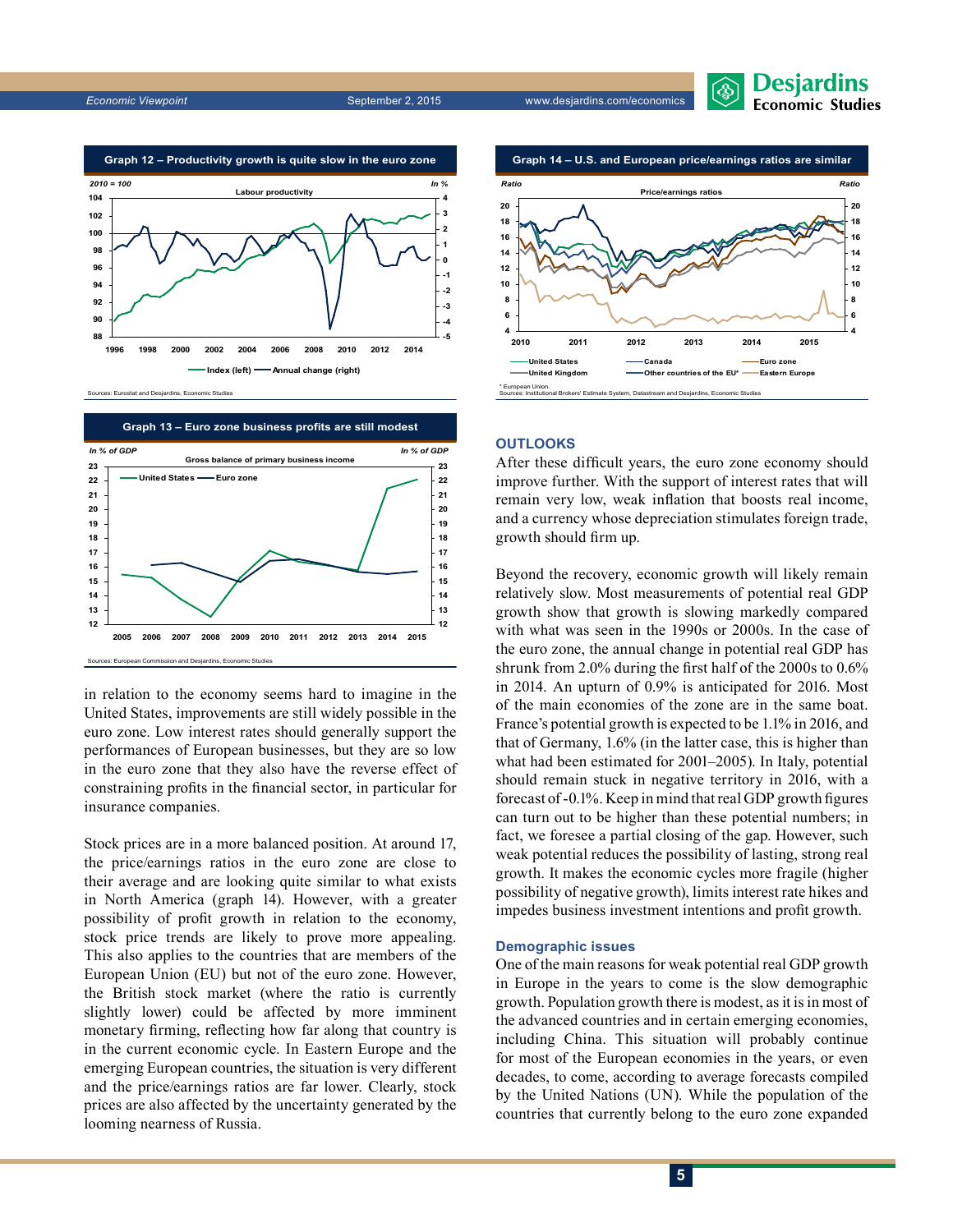

by 3.8% between 1985 and 1995, as it also did between 1995 and 2005, the 10‑year gain between 2005 and 2015 was just 2.7% (graph 15). Over the next 10 years, population growth is expected to be anaemic: just 0.8%. In fact, net population declines are expected in the euro zone starting in 2030. The main engine of the European economy, Germany, is facing a major demographic problem: its population has been stagnating at around 81 million for over 15 years now. It even contracted by 0.8% between 2005 and 2015. Of the major European economies, France is recording one of the strongest population growths with a gain of 5.1% over the past 10 years. In the long term, this situation is likely to change the balance of forces in the euro zone. According to the UN's projections, France (currently 64 million inhabitants) will be more populous than Germany by 2060 (graph 16)! Being unable, according to these theories, to count on robust domestic demand in the medium and long terms, Germany will increasingly have to rely on its productivity and on foreign trade, something that, fortunately, it already does very well. In the Global Competitiveness Index compiled by the World Economic Forum (WEF), Germany ranks  $5<sup>th</sup>$ , thanks to factors linked to innovation and sophistication. By comparison, France stands in 23<sup>rd</sup> place. The free-trade agreements with other major economic zones that are under



Sources: United Nations and Desjardins, Economic Studies



ed Nations and Desjardins, Economic S

discussion or on the way to being ratified also constitute very interesting ways of making up for the weakness of domestic demand and should provide opportunities that the European domestic economy would be unable to develop on its own.

#### **Trade imbalances**

The importance of international trade for Germany also reflects another European problem: the economic position of the euro zone is still weakened by macroeconomic imbalances that have haunted it since the adoption of the common currency. These latent problems had been forgotten, or overlooked, in the mid-2000s. They returned to plague the economy during the financial crisis of 2008–2009 and the sovereign debt crisis. The great divergences in the economic structures of the zone's various member countries are reflected in many ways, in particular in the current account balances. On this point, we note that the large disparities that had formerly been observed have dissipated to some degree (graph 17). However, Germany still rakes in large surpluses in its current account, while France remains in a deficit. Since no currency adjustment is possible, current account rebalancing takes place through internal variations in production costs. In the short term, at least, this weakens domestic demand and confidence in the economies that are most affected (and least competitive) and which no longer have easy access to external funds, as they did during the 2000s, to compensate for, or to cover up, their problems.



#### **Productivity and potential**

In order to keep growing despite a constraining demographic situation, Europe will really need better productivity and investments. The EU has already announced the injection of €315B over three years for public and private investment projects. One may question the effectiveness of this program, which seems to cast a wide net rather than target the economies that are facing the most problems.